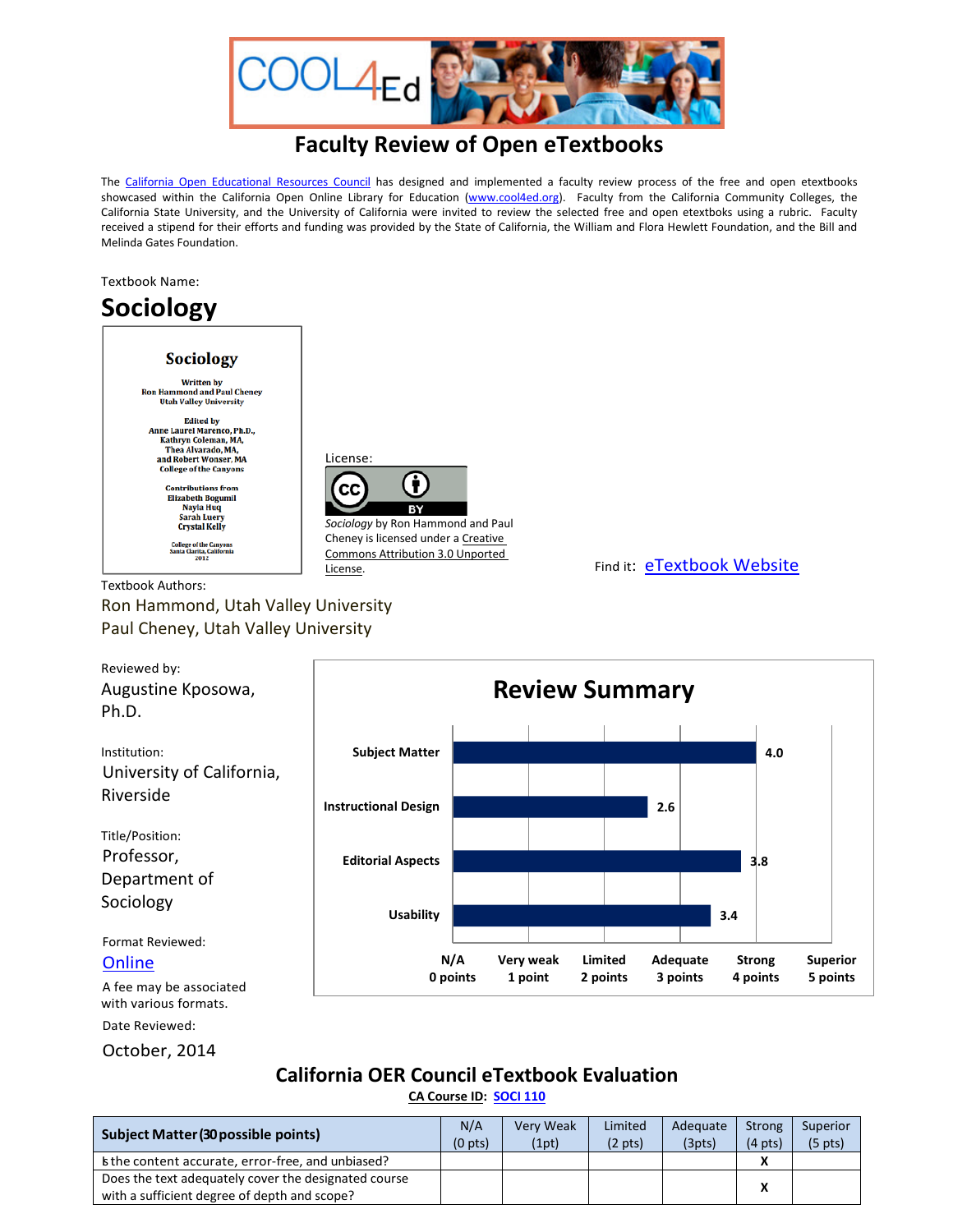| Does the textbook use sufficient and relevant examples<br>to present its subject matter?                                                                                                                                                                       |  |  | x      |  |
|----------------------------------------------------------------------------------------------------------------------------------------------------------------------------------------------------------------------------------------------------------------|--|--|--------|--|
| Does the textbook use a clear, consistent terminology to<br>present its subject matter?                                                                                                                                                                        |  |  | v<br>л |  |
| Does the textbook reflect current knowledge of the<br>subject matter?                                                                                                                                                                                          |  |  | v<br>л |  |
| Does the textbook present its subject matter in a<br>culturally sensitive manner? (e.g. Is the textbook free of<br>offensive and insensitive examples? Does it include<br>examples that are inclusive of a variety of races,<br>ethnicities, and backgrounds?) |  |  | v<br>л |  |

Total Points: 24 out of 30

Please provide comments on any aspect of the subject matter of this textbook:

- Authors at times get a little careless in sentence construction or claims. This is not deliberate, but must be considered in future editions. For example, "The US Centers for Disease Control lists suicide as the 10th most common form of death with about 34,500+ reported last year in the US." Instead of 'last year' why not just provide the specific year? Leaving it out means the reader will have to figure out (from the cover page) when the book was published.
- If the book was published in 2012, I was struck by why some of the examples in the text are less current. For instance, in the coverage of Demography and Urbanization, authors use 1990 census data to illustrate population change covering 1990 to 1999. Given ready availability of data, I would have used 2000 to 2010 to cover the most recent census years.
- The concept Doubling Time is used in the text, but nowhere is the formula provided. Africa is mentioned as having a growth rate of 2.4, with its population expected to double in 29 years. How is the student to understand how the 29 years were obtained?
- I could not place he chapter on "Getting Through School" within an Introduction to Sociology course. Authors appear to be presenting some personal experience; chapter sounds more like counseling. I have not seen this in another text.
- We read in the text on deviance that Durkheim listed some categories as having the highest suicide rates: males, Protestants, singles. The divorced category is left out, and this is a serious omission considering the consistently strong impact of divorce on suicide---a fact that Durkheim covered in Le Suicide.
- Authors state that "Education is the great equalizer." Is this always true? The sentence conceals the vast inequality (of wealth and income) that exists in the US and around the world. Yes, education enhances the likelihood of getting a job that may or may not pay well, but how explain the vast sums obtained through inheritances by individuals that may not be highly educated, but simply because they are from families that over decades or centuries amassed vast fortunes and passed these on to their children? Think of the 1% versus the 99%. My point is that there must be a more nuanced way of writing certain things. There are many PhDs without jobs---even in Sociology. In the very next paragraph, authors state that "The top 10-25% of individuals in the U.S. are born into privilege. They are offered the educational levels, social networking, marriage market, and overall better life chances that only money can buy, including exclusive educations at prep-schools, admittance into competitive programs, and Ivy League degrees." If education is such a great equalizer, these 10-25 percent should not be so uniquely privileged. Someone outside that group will never enjoy the privileges that they have even with a PhD or MD.
- Test banks are not provided. Likewise, summaries of chapters are not given. Questions for discussion are not provided.

| Instructional Design (35 possible points)                                                           | N/A<br>(0 <sub>pts</sub> ) | <b>Very Weak</b><br>(1pt) | Limited<br>$(2 \text{ pts})$ | Adequate<br>(3pts) | <b>Strong</b><br>$(4 \text{ pts})$ | Superior<br>$(5 \text{ pts})$ |
|-----------------------------------------------------------------------------------------------------|----------------------------|---------------------------|------------------------------|--------------------|------------------------------------|-------------------------------|
| Does the textbook present its subject materials at<br>appropriate reading levels for undergrad use? |                            |                           |                              |                    | х                                  |                               |
| Does the textbook reflect a consideration of different<br>learning styles? (e.g. visual, textual?)  |                            |                           |                              | x                  |                                    |                               |
| Does the textbook present explicit learning outcomes<br>aligned with the course and curriculum?     |                            |                           |                              |                    | x                                  |                               |
| Is a coherent organization of the textbook evident to the<br>reader/student?                        |                            |                           | х                            |                    |                                    |                               |
| Does the textbook reflect best practices in the instruction<br>of the designated course?            |                            |                           |                              | х                  |                                    |                               |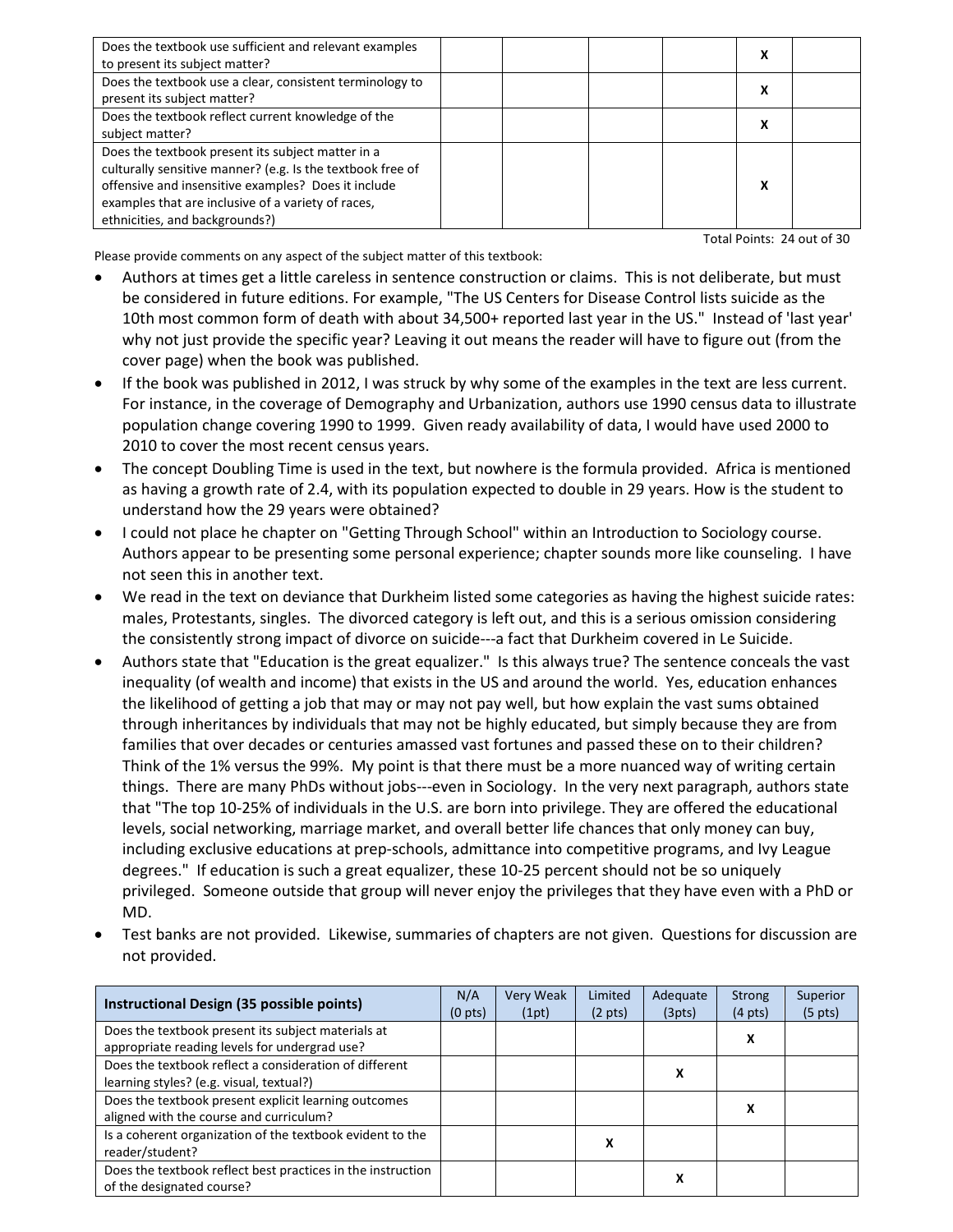| Does the textbook contain sufficient effective ancillary<br>materials? (e.g. test banks, individual and/or group<br>activities or exercises, pedagogical apparatus, etc.) |  |  |  |
|---------------------------------------------------------------------------------------------------------------------------------------------------------------------------|--|--|--|
| Is the textbook searchable?                                                                                                                                               |  |  |  |

Total Points: 18 out of 35

Please provide comments on any aspect of the instructional design of this textbook:

- The book is organized into files, arranged in alphabetical order. This design is not great for pedagogical purposes. The first file is on Aging. This is typically not the first topic covered in an Introduction to Sociology course.
- The idea of breaking up chapters into single PDF files is great, as a student can easily download a file without having to do so for the entire book. It is the arrangement of these files that needs to be improved.

| <b>Editorial Aspects (25 possible points)</b>                | N/A<br>(0 <sub>pts</sub> ) | <b>Very Weak</b><br>(1pt) | Limited<br>$(2 \text{ pts})$ | Adequate<br>(3pts) | <b>Strong</b><br>$(4 \text{ pts})$ | Superior<br>$(5 \text{ pts})$ |
|--------------------------------------------------------------|----------------------------|---------------------------|------------------------------|--------------------|------------------------------------|-------------------------------|
| Is the language of the textbook free of grammatical,         |                            |                           |                              |                    |                                    | x                             |
| spelling, usage, and typographical errors?                   |                            |                           |                              |                    |                                    |                               |
| Is the textbook written in a clear, engaging style?          |                            |                           |                              |                    | X                                  |                               |
| Does the textbook adhere to effective principles of          |                            |                           |                              |                    |                                    |                               |
| design? (e.g. are pages latid0out and organized to be        |                            |                           |                              |                    | X                                  |                               |
| clear and visually engaging and effective? Are colors,       |                            |                           |                              |                    |                                    |                               |
| font, and typography consistent and unified?)                |                            |                           |                              |                    |                                    |                               |
| Does the textbook include conventional editorial             |                            |                           |                              |                    |                                    |                               |
| features? (e.g. a table of contents, glossary, citations and |                            |                           |                              | x                  |                                    |                               |
| further references)                                          |                            |                           |                              |                    |                                    |                               |
| How effective are multimedia elements of the textbook?       |                            |                           |                              | x                  |                                    |                               |
| (e.g. graphics, animations, audio)                           |                            |                           |                              |                    |                                    |                               |

Please provide comments on any editorial aspect of this textbook.

Total Points: 19 out of 25

- There is no table of contents (I did not find one). This needs to be corrected. In addition, the chapters need to be numbered and arranged in a chronological order or at least in the way that clearly indicates which Chapter is the Introduction to the entire book, what follows next, what comes, next, and so on. The Glossary, which is typically the last section of most textbooks comes as the 9th chapter.
- If the current treatment is maintained, I would urge authors to introduce a numbering system to chapters. Chapter 1 Introduction, Chapter 2 The Sociological Imagination, Chapter 3 What Sociologists Do, etc.

| <b>Usability (25 possible points)</b>                                                                                                       | N/A<br>(0 <sub>pts</sub> ) | Very Weak<br>(1pt) | Limited<br>$(2 \text{ pts})$ | Adequate<br>(3pts) | <b>Strong</b><br>$(4 \text{ pts})$ | Superior<br>$(5 \text{ pts})$ |
|---------------------------------------------------------------------------------------------------------------------------------------------|----------------------------|--------------------|------------------------------|--------------------|------------------------------------|-------------------------------|
| Is the textbook compatible with standard and commonly<br>available hardware/software in college/university campus<br>student computer labs? |                            |                    |                              |                    |                                    | х                             |
| Is the textbook accessible in a variety of different<br>electronic formats? (e.g.txt, .pdf, .epub, etc.)                                    |                            | x                  |                              |                    |                                    |                               |
| Can the textbook be printed easily?                                                                                                         |                            |                    |                              |                    |                                    |                               |
| Does the user interface implicitly inform the reader how<br>to interact with and navigate the textbook?                                     |                            |                    |                              | х                  |                                    |                               |
| How easily can the textbook be annotated by students<br>and instructors?                                                                    |                            |                    |                              | х                  |                                    |                               |
| Total Points: 17 out of 25                                                                                                                  |                            |                    |                              |                    |                                    |                               |

Please provide comments on any aspect of access concerning this textbook.

- There is only one way to access the textbook. One must have the Adobe Acrobat PDF reader (or full software) in order to open the chapters and print, if needed.
- The instructor will need to indicate on the syllabus how the chapters are arranged, and match each chapter heading printed in the syllabus with the actual name that is available online.

| <b>Overall Ratings</b>                 |                          |                          |                              |                               |                             |                                 |
|----------------------------------------|--------------------------|--------------------------|------------------------------|-------------------------------|-----------------------------|---------------------------------|
|                                        | Not at<br>all (0<br>pts) | Very Weak<br>$(1$ pt $)$ | Limited<br>$(2 \text{ pts})$ | Adequate<br>$(3 \text{ pts})$ | Strong<br>$(4 \text{ pts})$ | Superior<br>(5 <sub>pts</sub> ) |
| What is your overall impression of the |                          |                          |                              | v<br>Λ                        |                             |                                 |